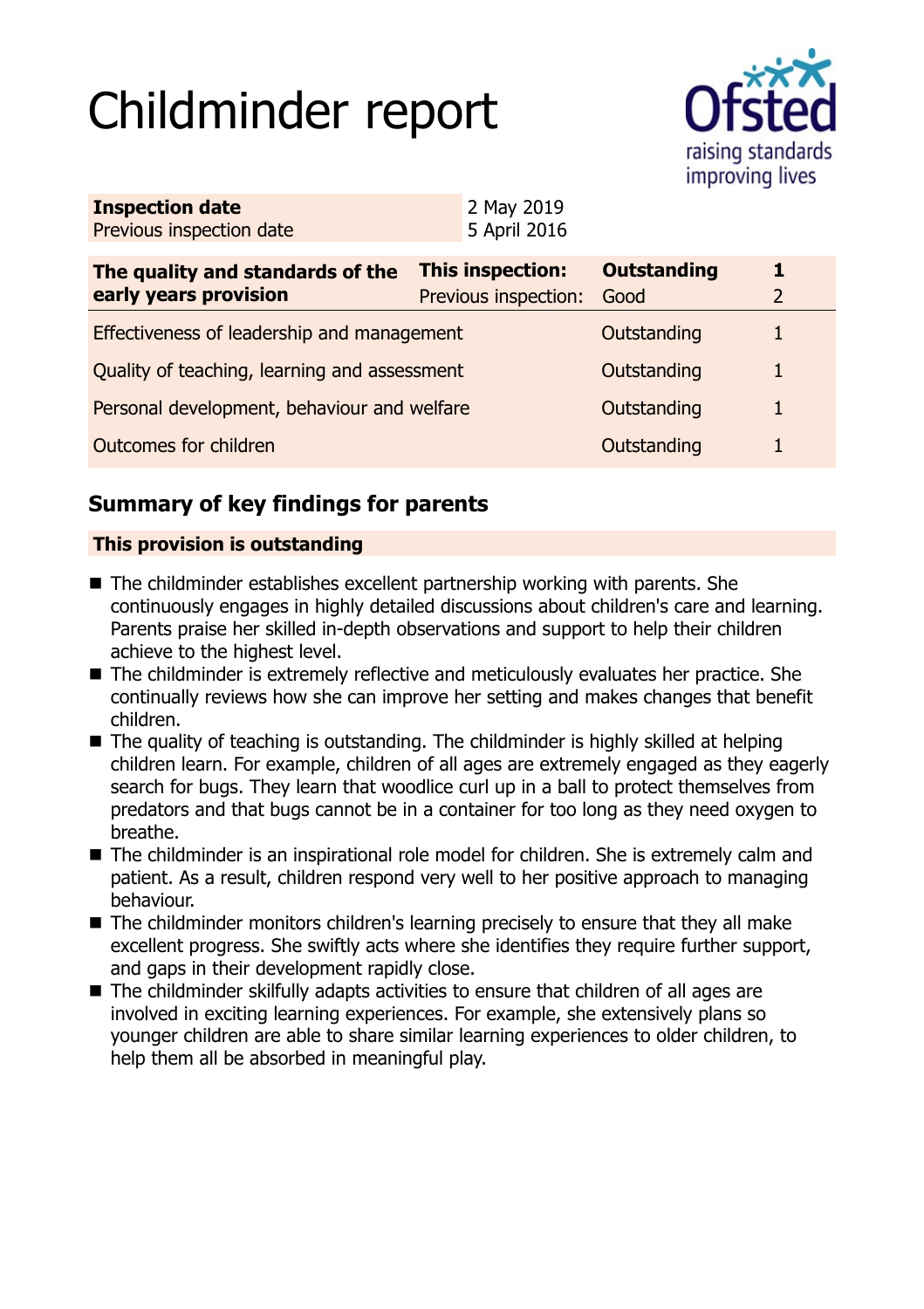## **What the setting needs to do to improve further**

## **To further improve the quality of the early years provision the provider should:**

 $\blacksquare$  continue to provide even more opportunities for children to build on their problem-solving skills.

## **Inspection activities**

- $\blacksquare$  The inspector spoke to parents and read written feedback, and took their views into consideration.
- The inspector observed the quality of teaching and assessed the impact on children's learning.
- The inspector jointly observed an activity with the childminder and discussed children's learning.
- $\blacksquare$  The inspector spoke to children and the childminder at appropriate times during the inspection.
- The inspector reviewed the childminder's self-evaluation, policies and procedures, and children's learning records.

**Inspector** Sarah Taylor-Smith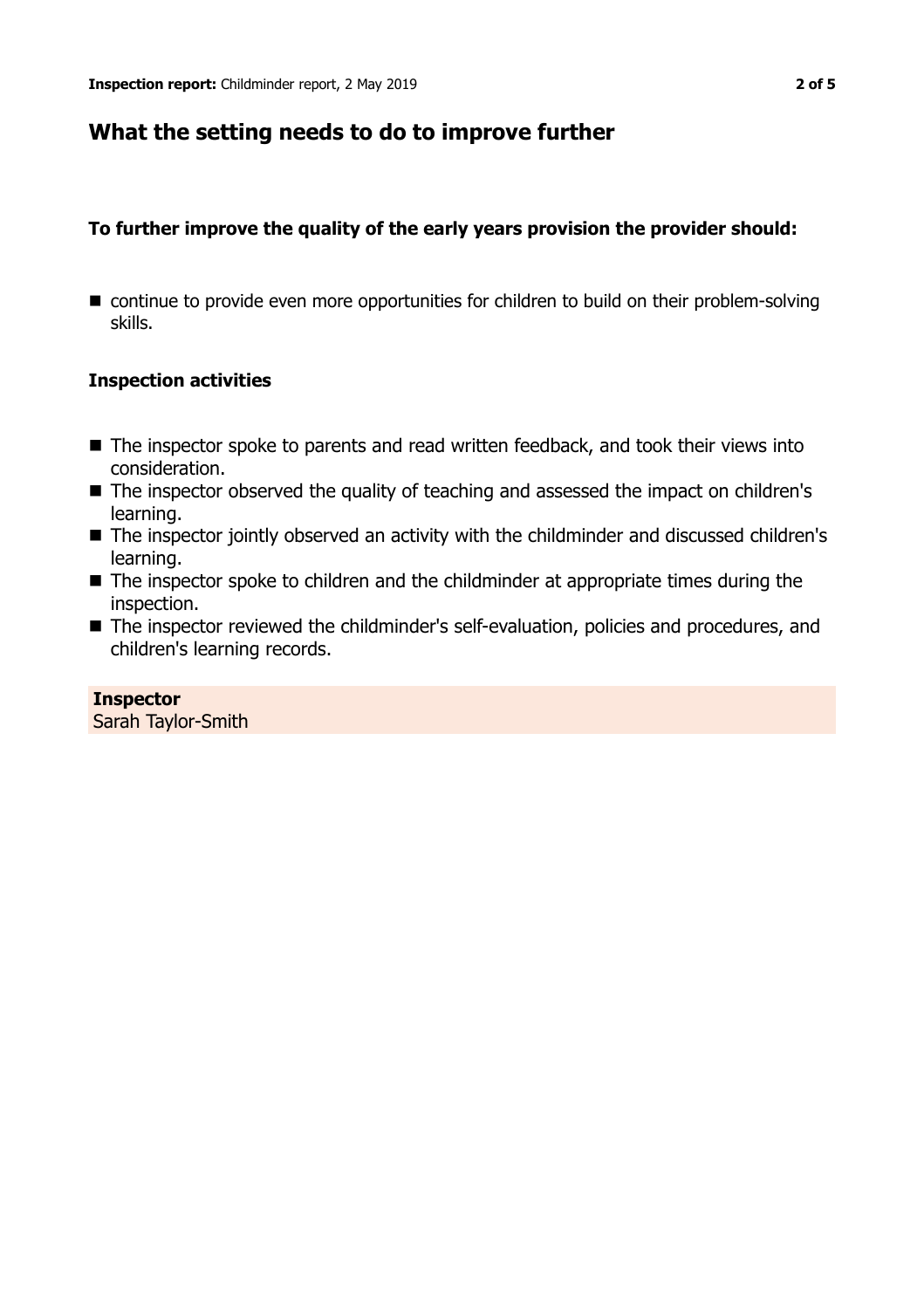# **Inspection findings**

## **Effectiveness of leadership and management is outstanding**

The childminder is very experienced and professional. She demonstrates an excellent understanding of her role to support and nurture children's development. Arrangements for safeguarding are effective. The childminder has comprehensive knowledge of what may have an impact on children's welfare and the action to take if she has concerns. The childminder develops her own and her assistant's practice exceptionally well. She has a strong drive to increase her vast knowledge and continually improve the very best outcomes for children. For example, she diligently reflects on training and adapts and develops any aspects to ensure her practice is at the highest level.

## **Quality of teaching, learning and assessment is outstanding**

The childminder is highly responsive to children's needs. Children have excellent communication and language skills. For instance, young children clearly share their views and their attempts to communicate are strongly valued by the childminder. Older children have complex discussions with the childminder, who helps extend their skills further. For example, she follows children's lead as they talk in detail about the differences in how the toy car door closes that varies from the way real car doors close. The childminder is exploring more ways to help to expand on children's ability to use their problem-solving skills.

## **Personal development, behaviour and welfare are outstanding**

The childminder is dedicated to ensure that all children have equal opportunities to succeed. Children's individual needs, including those with allergies or medical needs and those who are learning English as an additional language, are at the forefront of her risk assessments and planning. As a result, children's physical and emotional well-being are exceptionally well supported. The childminder successfully helps children to build on and develop their interests over time. For example, she plans projects, such as planting, that give children excellent opportunities to learn what will happen and be able to revisit over time. Children have excellent knowledge about areas that affect their health. For instance, the childminder talks to them about the importance of gaining vitamin D from the sun.

#### **Outcomes for children are outstanding**

Children have an excellent knowledge of letters. For example, older children are skilful in spelling out their names and others begin to learn the sounds that letters make. They are confident to make marks that begin to represent letters. Young children are extremely confident to explore their surroundings. Children are highly motivated and continually interested to explore and build on their skills further. They develop a keen interest in books and puppets and are highly involved in exploring the story together. Children have excellent concentration skills and are extremely well prepared for their move on to school.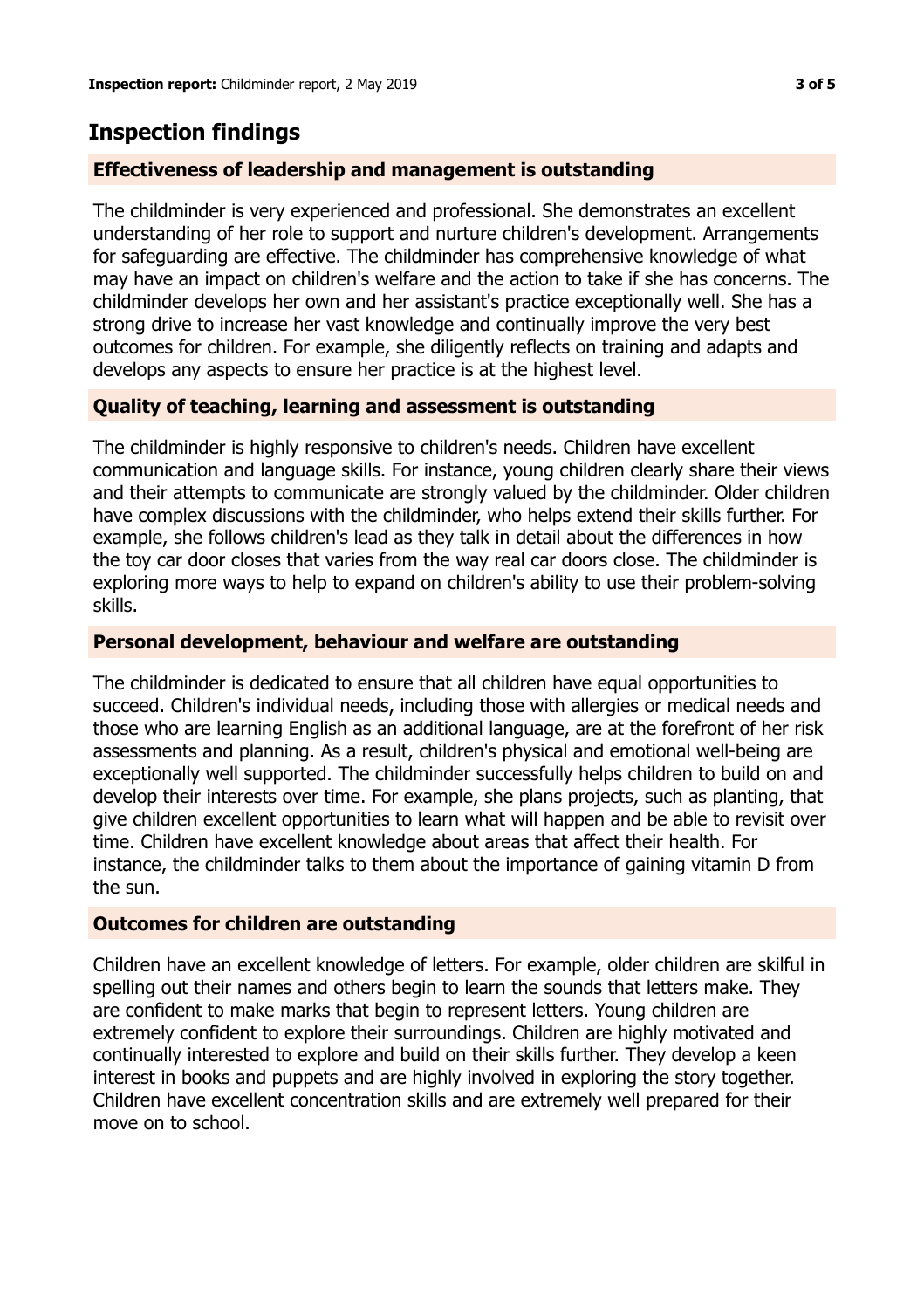## **Setting details**

| Unique reference number       | 158915                                                                               |
|-------------------------------|--------------------------------------------------------------------------------------|
| <b>Local authority</b>        | Kent                                                                                 |
| <b>Inspection number</b>      | 10063886                                                                             |
| <b>Type of provision</b>      | Childminder                                                                          |
| <b>Registers</b>              | Early Years Register, Compulsory Childcare<br>Register, Voluntary Childcare Register |
| Day care type                 | Childminder                                                                          |
| <b>Age range of children</b>  | $1 - 5$                                                                              |
| <b>Total number of places</b> | 6                                                                                    |
| Number of children on roll    | 8                                                                                    |
| Date of previous inspection   | 5 April 2016                                                                         |

The childminder registered in 2001 and lives in Willesborough in Ashford, Kent. She offers care from 7.30am to 6pm on Monday to Thursday, except for bank holidays and family holidays. The childminder receives funding to provide free early education for children age two, three and four years. She has an early years qualification at level 3. She occasionally works with an assistant.

This inspection was carried out by Ofsted under sections 49 and 50 of the Childcare Act 2006 on the quality and standards of provision that is registered on the Early Years Register. The registered person must ensure that this provision complies with the statutory framework for children's learning, development and care, known as the early years foundation stage.

Any complaints about the inspection or the report should be made following the procedures set out in the guidance Complaints procedure: raising concerns and making complaints about Ofsted, which is available from Ofsted's website: www.ofsted.gov.uk. If you would like Ofsted to send you a copy of the guidance, please telephone 0300 123 4234, or email [enquiries@ofsted.gov.uk.](mailto:enquiries@ofsted.gov.uk)